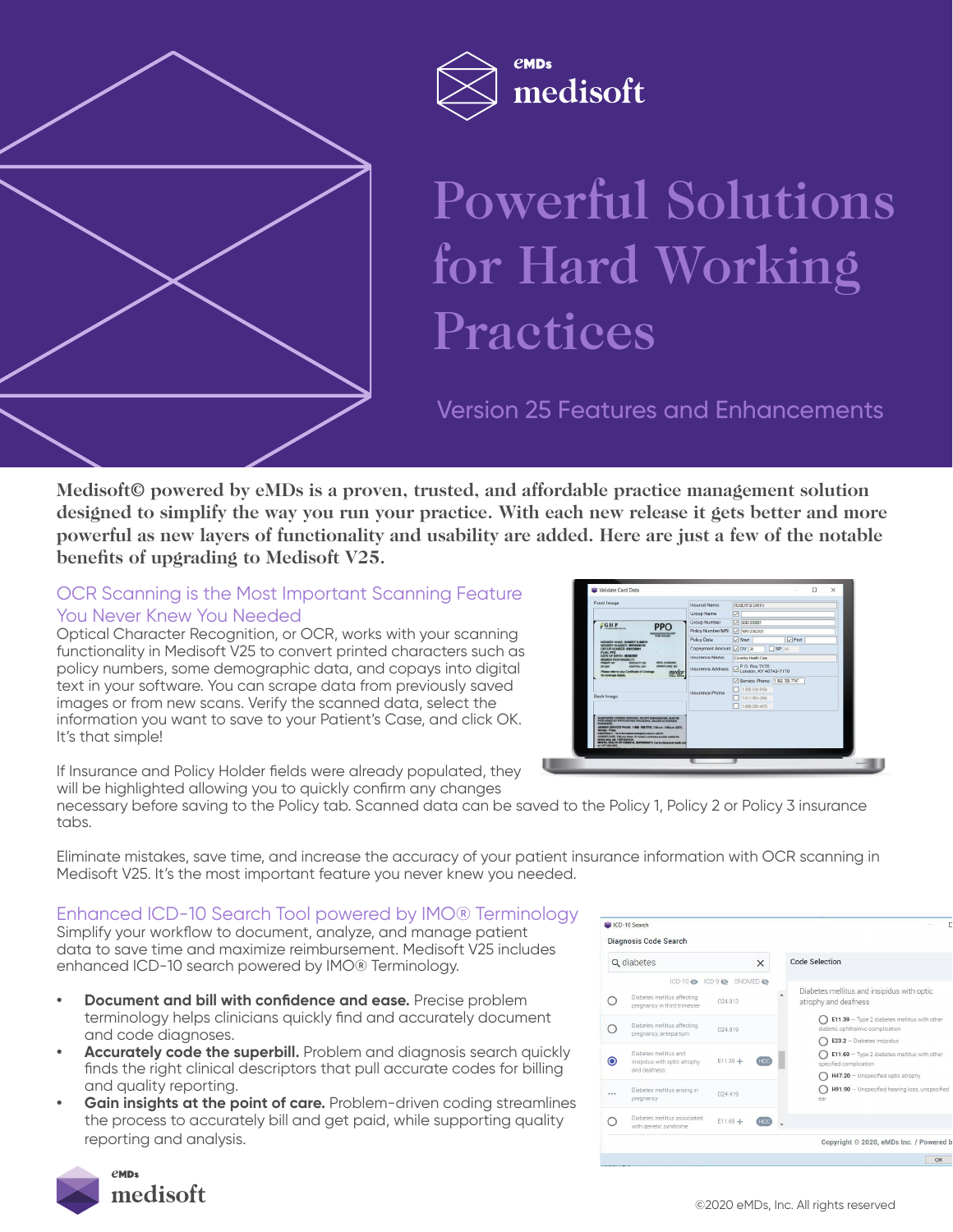

### Demographic Information Can Be

Requested on Real-Time Eligibility Checks

Medisoft V24 introduced enhanced eligibility displays to help keep your practice revenue flowing. Medisoft V25 takes it to the next level with additional patient demographic information being returned with the real-time eligibility request. No more reading messy handwriting or inputting incorrect data that can lead to denials. Now you can verify that you have accurate patient insurance information including coverage, copays, coinsurance, deductibles, and some patient demographics.

#### Fewer Clicks for Real-Time Eligibility Checks

Time is precious. That's why we made improvements to our real-time eligibility checks. Enhanced intelligence means the system knows when to skip prompts that don't apply, resulting in a faster workflow.

#### Login/Logout Audit Trail Reporting

Disruptions from unauthorized access to your system can cost your business time and money. With login/ logout audit trail reporting in Medisoft V25, now you can quickly and easily track logins and logouts by the computer workstation, the user who attempted or successfully logged-in, the time and date. Login/ Logout audit trails are always on and can't be turned off, giving your practice an added level of security against bad actors.

#### Deposit List Enhancements to Use In-Screen Persistence of Payer Type/Payer Method Values

| tailed Basic           |                                                                      |                                                                             |                |                                                                                                                |                     |  |
|------------------------|----------------------------------------------------------------------|-----------------------------------------------------------------------------|----------------|----------------------------------------------------------------------------------------------------------------|---------------------|--|
| ≏<br>PCP: N/A          | Response: Completed Eligibility:<br>Active<br>Patient: AUDET, LIETTE | Paver: Aetna Demo<br>Plan begin: 1/1/2005<br>Service: 7/30/2009 - 7/30/2009 |                | Policy Holder: AUDET, LIETTE B<br>DOB: 7/18/1979 (Female)<br>Address: 305 HIL RAY AVE<br>BATON ROUGE, LA 70801 |                     |  |
| v Active Coverage      |                                                                      |                                                                             |                |                                                                                                                |                     |  |
| Eligibility            |                                                                      | <b>Service Description</b>                                                  | <b>Network</b> | <b>Details</b>                                                                                                 |                     |  |
| <b>Active Coverage</b> |                                                                      | Health Benefit Plan Coverage                                                |                |                                                                                                                |                     |  |
| $\vee$ Deductibles     |                                                                      |                                                                             |                |                                                                                                                |                     |  |
| Coverage               | <b>Service Description</b>                                           | Period                                                                      | Amount         | Remaining                                                                                                      | <b>Year to Date</b> |  |
| Individual             | Health Benefit Plan Coverage                                         |                                                                             | \$2,500.00     |                                                                                                                |                     |  |
| Individual             | Health Benefit Plan Coverage                                         | Remaining                                                                   |                | \$2,500.00                                                                                                     |                     |  |

Happy Valley Medical Clinic **Login/Logout Report** From September 14, 2020 to September 23, 2020

| <b>User Name</b> | Date/Time |             | ln/<br>Out    | Action               | <b>Update User</b> | <b>Success</b> | <b>Machine Name</b> |  |
|------------------|-----------|-------------|---------------|----------------------|--------------------|----------------|---------------------|--|
|                  | 9/14/2020 | 12:43:50 PM | In            | <b>Success</b>       |                    | Yes            | VMSLDEVUSR02        |  |
|                  | 9/14/2020 | 12:45:41 PM | Out           | Exited program       |                    | Yes            | VMSLDEVUSR02        |  |
|                  | 9/14/2020 | 12:51:03 PM | In            | <b>Success</b>       |                    | Yes            | VMSLDEVUSR02        |  |
|                  | 9/14/2020 | 12:51:32 PM | Out           | [OH]Exited Program   |                    | Yes            | VMSLDEVUSR02        |  |
|                  | 9/14/2020 | 1:35:11 PM  | Out           | [OH]Exited Program   |                    | Yes            | VMSLDEVUSR02        |  |
|                  | 9/14/2020 | 2:00:27 PM  | Out           | Exited program       |                    | Yes            | VMSLDEVUSR02        |  |
|                  | 9/14/2020 | 2:00:29 PM  | Out           | [OH]Exited Program   |                    | Yes            | VMSLDEVUSR02        |  |
|                  | 9/14/2020 | 2:00:38 PM  | <b>In</b>     | <b>Success</b>       |                    | Yes            | VMSLDEVUSR02        |  |
|                  | 9/14/2020 | 2:08:13 PM  | Out           | [OH]Exited Program   |                    | Yes            | VMSLDEVUSR02        |  |
|                  | 9/14/2020 | 2:08:26 PM  | Out           | Exited program       |                    | Yes            | VMSLDEVUSR02        |  |
|                  | 9/14/2020 | 4:05:48 PM  | In.           | <b>Success</b>       |                    | Yes            | VMSLDEVUSR02        |  |
|                  | 9/15/2020 | 11:55:43 AM | Out           | Exited program       |                    | Yes            | VMSLDEVUSR02        |  |
|                  | 9/16/2020 | 5:47:23 PM  | <b>In</b>     | <b>Success</b>       |                    | Yes            | VMSLDEVUSR02        |  |
|                  | 9/16/2020 | 5:47:43 PM  | $\mathsf{In}$ | Login Name not found |                    | <b>No</b>      | VMSLDEVUSR02        |  |
| 9                | 9/16/2020 | 5:47:56 PM  | In.           | Login Name not found |                    | <b>No</b>      | VMSLDEVUSR02        |  |
|                  | 9/16/2020 | 5:48:02 PM  | $\mathsf{In}$ | Invalid password     |                    | <b>No</b>      | VMSLDEVUSR02        |  |
|                  | 9/16/2020 | 5:48:15 PM  | <b>In</b>     | <b>Success</b>       |                    | Yes            | VMSLDEVUSR02        |  |
|                  |           |             |               |                      |                    |                |                     |  |

You asked and we listened. When you are processing several transactions with the same payor type and payment method, it can be a pain to constantly have to set those parameters with each new entry. In Medisoft V25, we've eliminated that headache. Now, when you set the payor and payment type and process the deposit, your next entry will automatically default to those choices. We call this in-screen persistence and it will save you clicks and time so you can process your deposits more quickly.

é

| Office Hours Professional - Medical Group (Tutorial Data)                                                                                           |                    |                     |                     |          |     | $\Box$                         | $\times$ |
|-----------------------------------------------------------------------------------------------------------------------------------------------------|--------------------|---------------------|---------------------|----------|-----|--------------------------------|----------|
| Edit View Lists Reports<br>: File                                                                                                                   |                    | Tools Help          |                     |          |     |                                |          |
| もちもうみまさることもう今日日限のの                                                                                                                                  |                    |                     |                     |          | DFQ | $\vee$ $\circ$ Queayeman, Dean |          |
| August 17, 2020                                                                                                                                     |                    | Column <sub>1</sub> | Cokimn <sub>2</sub> | Column 3 |     |                                |          |
| Sun Mon Tue Wed Thu Fri Sat                                                                                                                         | 8:00a              |                     |                     |          |     |                                |          |
| 1                                                                                                                                                   | 8:15a              |                     |                     |          |     |                                |          |
| $\overline{\mathbf{3}}$<br>5<br>ĥ.<br>$\overline{2}$<br>$\overline{t}$<br>8<br>$\overline{a}$<br>$\overline{9}$<br>12<br>10<br>13<br>14<br>15<br>11 | 8:30a              |                     |                     |          |     |                                |          |
| 16<br>17<br>19<br>20<br>21<br>22<br>18                                                                                                              | 8:45a              |                     |                     |          |     |                                |          |
| 23<br>24<br>25<br>26<br>27<br>28<br>29                                                                                                              | 9:00a              |                     |                     |          |     |                                |          |
| 31<br>30                                                                                                                                            | 9:15 <sub>a</sub>  |                     |                     |          |     |                                |          |
| Day ><br>$\blacksquare$<br>$\blacktriangleleft$ Month                                                                                               | 9:30a              |                     |                     |          |     |                                |          |
| $\blacktriangleleft$ Year $\blacktriangleright$<br>4 Week b                                                                                         | 9:45a              | Feldkamp, 7 F       |                     |          |     |                                |          |
| Feldkamp, Marorie                                                                                                                                   | 10:00a             |                     |                     |          |     |                                |          |
| Bithdate: 1/1/1969 [51 yrs]                                                                                                                         | 10:15a             |                     |                     |          |     |                                |          |
| Home Phone:                                                                                                                                         | 10:30a             |                     |                     |          |     |                                |          |
| Cell Phone:                                                                                                                                         | 10:45a             |                     |                     |          |     |                                |          |
| Time: 9:45 am<br>Length: 15 minutes                                                                                                                 | 11:00a             |                     |                     |          |     |                                |          |
| <b>Besource:</b>                                                                                                                                    | 11:15a             |                     |                     |          |     |                                |          |
| Chart: FELMA000                                                                                                                                     | 11:30a             |                     |                     |          |     |                                |          |
| Coper.<br>Remainder:                                                                                                                                | 11:45a             |                     |                     |          |     |                                |          |
| AR Status:                                                                                                                                          | 12:00p             |                     |                     |          |     |                                |          |
| Insurance 1: CIG00                                                                                                                                  | 12:150             |                     |                     |          |     |                                |          |
| Insurance 2:<br>Insurance 3:                                                                                                                        | 12:30 <sub>D</sub> |                     |                     |          |     |                                |          |
| Amount Due:                                                                                                                                         | 12:450             |                     |                     |          |     |                                |          |
| Payment Due:                                                                                                                                        | 1:00 <sub>D</sub>  |                     |                     |          |     |                                |          |
| Payment Due Every.                                                                                                                                  | 1:150              |                     |                     |          |     |                                |          |
| Elig. Last Checked: 8/27/2020                                                                                                                       | 1:30p              |                     |                     |          |     |                                |          |
|                                                                                                                                                     | 1:450              |                     |                     |          |     |                                |          |
|                                                                                                                                                     | 2:00 <sub>D</sub>  |                     |                     |          |     |                                |          |

#### Added Patient DOB, Age, and Last Eligibility Check Date to Office Hours Appointment Screen

Sometimes it's the little things that have the biggest impact. New enhancements to Office Hours appointment screen puts all the information you need right at your fingertips. Save time and money with easy to read date of birth, age, and last date for an eligibility check.